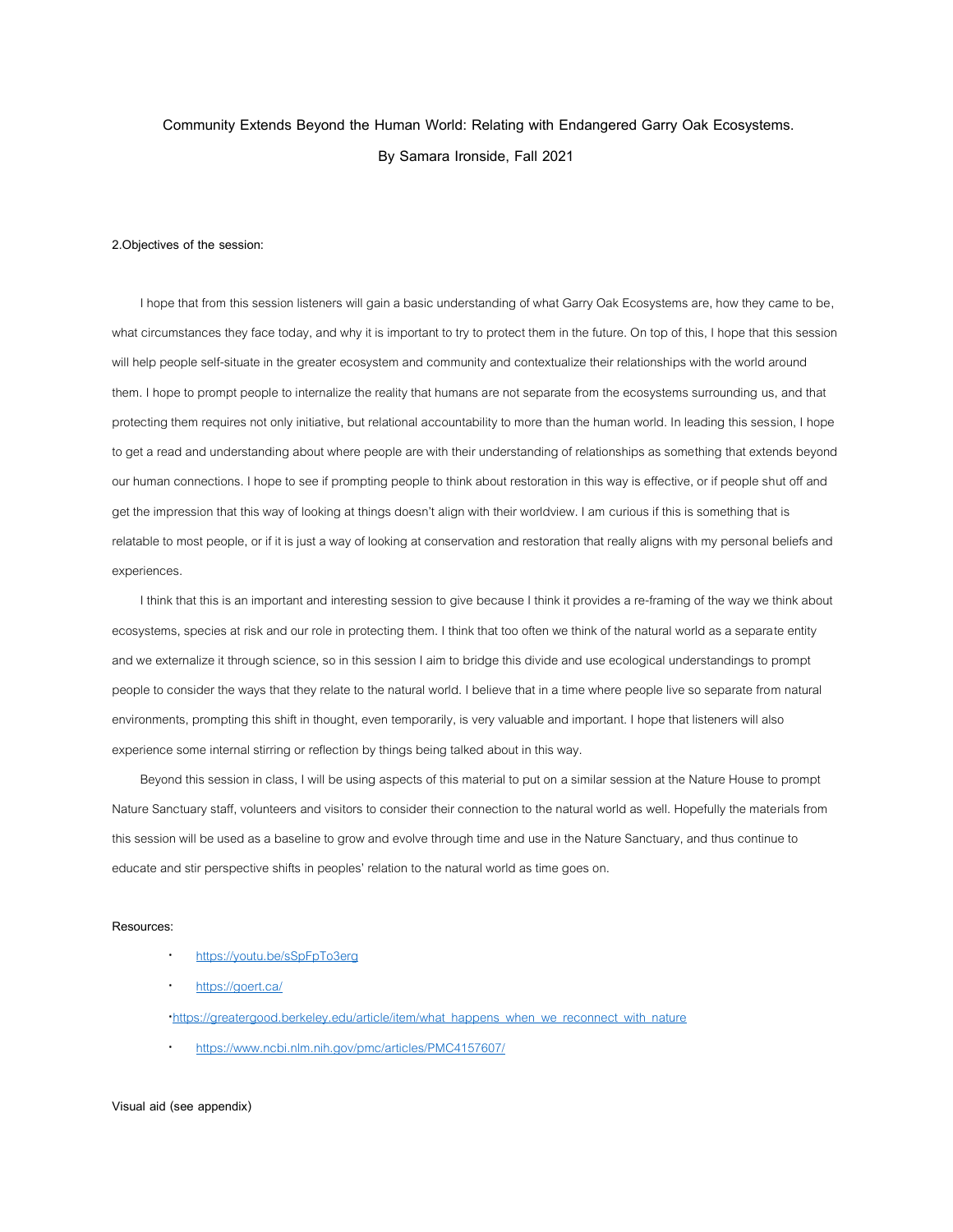I will be using printed photos of various species common to Garry oak ecosystems and pages open to writing, for people to consider how those species' ecosystem roles relate to the things and roles in human society. The hope is that this will make people draw the connection between the similarities of the way human societies function and how natural ecosystems function, and thus motivate them to support ecosystem function as much as they would try to support the function of human societies.

## **Conference Session Plan**

### **Activity description**

The session will consist of a 2min video explaining the background of Garry oak ecosystem[s;](https://youtu.be/sSpFpTo3erg) [https://youtu.be/sSpFpTo3erg.](https://youtu.be/sSpFpTo3erg) This will be followed by me discussing environment and community and framing conservation and restoration efforts within the context of relationship. Discussing the ways in which viewing ourselves as a part of the system, in relationship with the ecosystems and species we are trying to protect can help us to reframe our efforts in a way that positively impacts all involved. What would happen if we were to extend our concept of community to include more than just the human world: other species, plants, animals, land, waters?

Activity: prompt different species in Garry oak communities, list their community roles and have people put ideas of other parts of our communities or societies that fill similar roles – this prompts the ideas of thinking how we are all connected and how there are parallels in the structure and organization of nature and of society. Then we have an interactive activity where people try to find the similarities between species and parts of society, according to their roles. Then we open the floor to discussion about these concepts and questions, followed by time for feedback.

### **Plan for session**

- · Video: Brief preamble about Garry oak ecosystems. What are they, how do they work, what is their history and risks for the future. **(if no video prepare info)**
- · Talking about reframing our relationship to land or our communities to include the more than human world. Talk about Garry oak ecosystems; communities within them, how that relates to our communities; swan lake and Victoria
- · Activity: Compare plant/species roles within the community to roles within human society and community
- · Time for questions and to prompt people to share their perspectives about human/their relationship with nature
- order can be fluid depending on the vibe

### **Script for session**

Garry Oak Ecosystem Facts: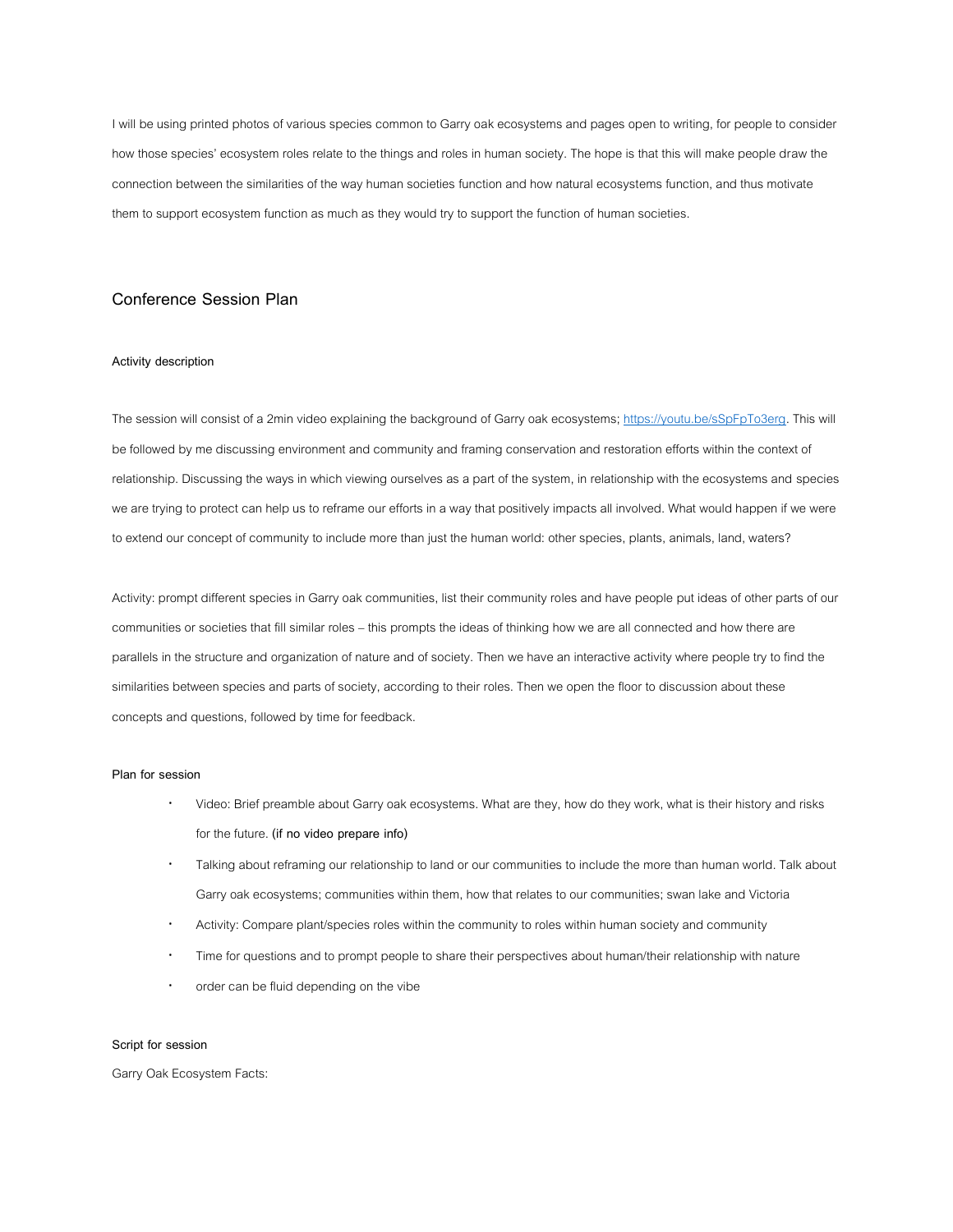- ❖ Garry Oak ecosystems are one of canada's most threatened ecosystems
- With only 5% of their historical range on Vancouver Island remaining
- $\clubsuit$  They are biodiversity hotspots for plants and wildlife:
	- $\blacktriangleright$  These habitats support just under 700 species of plants, 104 species of birds, 7 amphibians, 7 reptiles and 33 mammal species.
	- $\triangleright$  Eight hundred insect and mite species are directly associated with Garry oak trees
	- $\geq$  24 rare and endangered plant species on the Species at Risk Act & over 70 threatened plants
	- ➢ More plant diversity than any other terrestrial ecosystem in Canada
- ❖ Threatened by invasive species choking out native vegetation and development: causing habitat loss, fragmentation and degradation.
- ❖ In the spring they have a large array of wildflowers. Most famously including Blue

## Camas, western buttercups and spring-gold.

When you hear the word community, what do you think of? Often when we think of community we think of our friends, families, neighbours, our places of worship, study, work. When we are thinking about our relationships, we often jump first to our human companions. But what if we were to reframe that thinking to include all the other species around us?

Just like us, species around us also organize themselves in communities. Plant communities grow together and support insect communities, and communities of mammals and birds, which all interact together in ecosystems. These ecosystems then make up communities in the bigger landscape, and landscapes can be thought of as communities within the bigger matrix. This goes on and on as you change scale, planet, solar system, galaxy, universe. There is always some commonality connecting us to what is around us. Humans also organize ourselves in neighbourhoods, cities, provinces, counties, and so on. But the key is that these also exist within ecosystems and landscapes and ecoregions. In this way, we are a part of the systems we often think of as external to us. There is a web of relationships connecting us with the world around us. In this intricate web of connection, we are in relationship with everything around us. In this view it makes sense to treat the tree you are shading under with the same amount of respect and care you would a loved one holding an umbrella for you.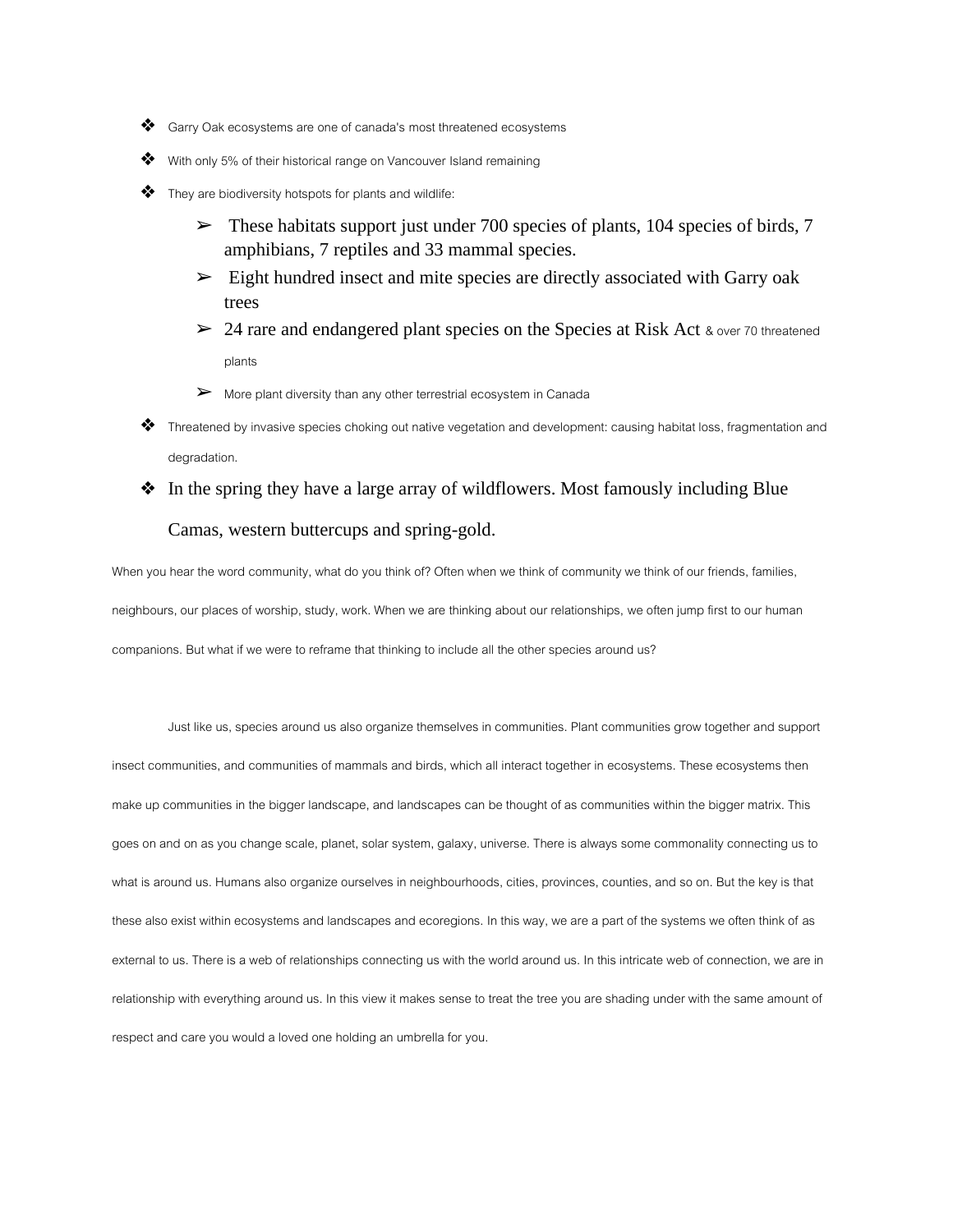I am interested in the way this simple shift in thinking can influence efforts of conservation and restoration. When it comes to Garry Oak Ecosystems, how might our motivation to protect them change if we think of them as a valued member of our community who is vulnerable and at risk of dying? Ecology or science in general tends to objectify study material, and this can lead to de-contextualizing knowledge. As a result, many people's understanding of the natural world doesn't include the context of their relationship to and place within it. If we see the camas flowers in the park as our neighbours, will we be more likely to protect them? If you turn to Indigenous knowledge systems, the answer would be yes. It is a central belief in Indigenous paradigms that humans are a part of the natural world, all species are kin. This results in relational accountability to something beyond ourselves and our species, and as a result there is strong advocacy for environmental stewardship and protection spanning Indigenous cultures globally. With respect to the origins of this worldview, and without appropriating specific beliefs, westerners can learn a lot from this perspective. If we broaden our interpretation of community to involve more than just the human world, we can see how important it is to protect, care for and help the vulnerable members of our family here on earth.

Garry Oak ecosystems are particularly interesting because they have been cultivated by Indigenous groups on the southern island and surrounding islands through relationship, stewardship and advanced 'management' practices. These relationships have made Garry Oak ecosystems a living representation of humans and nature working together to create opportunity for life, growth and expansion. As such, they are an opportunity to respect the environment and acknowledge humankind's relationship with the natural world.

In a world where environmental degradation is looming around every corner, we as individuals have an opportunity to get involved and have a lasting impact. I feel like Garry Oak ecosystems are a keystone in this movement, as they represent not only an extremely vulnerable ecosystem as far as risk to species, but also a rich eco-cultural landscape where we can literally see how beautiful the world becomes when we work with nature instead of against it.

### **Questions**

How does this sit with you? How would you describe your relationship with the natural world around you? How have you been taught about nature in your life? Have you been taught about how you fit into it as well? Can you think of any examples of ways humans have worked together with nature for mutual benefit?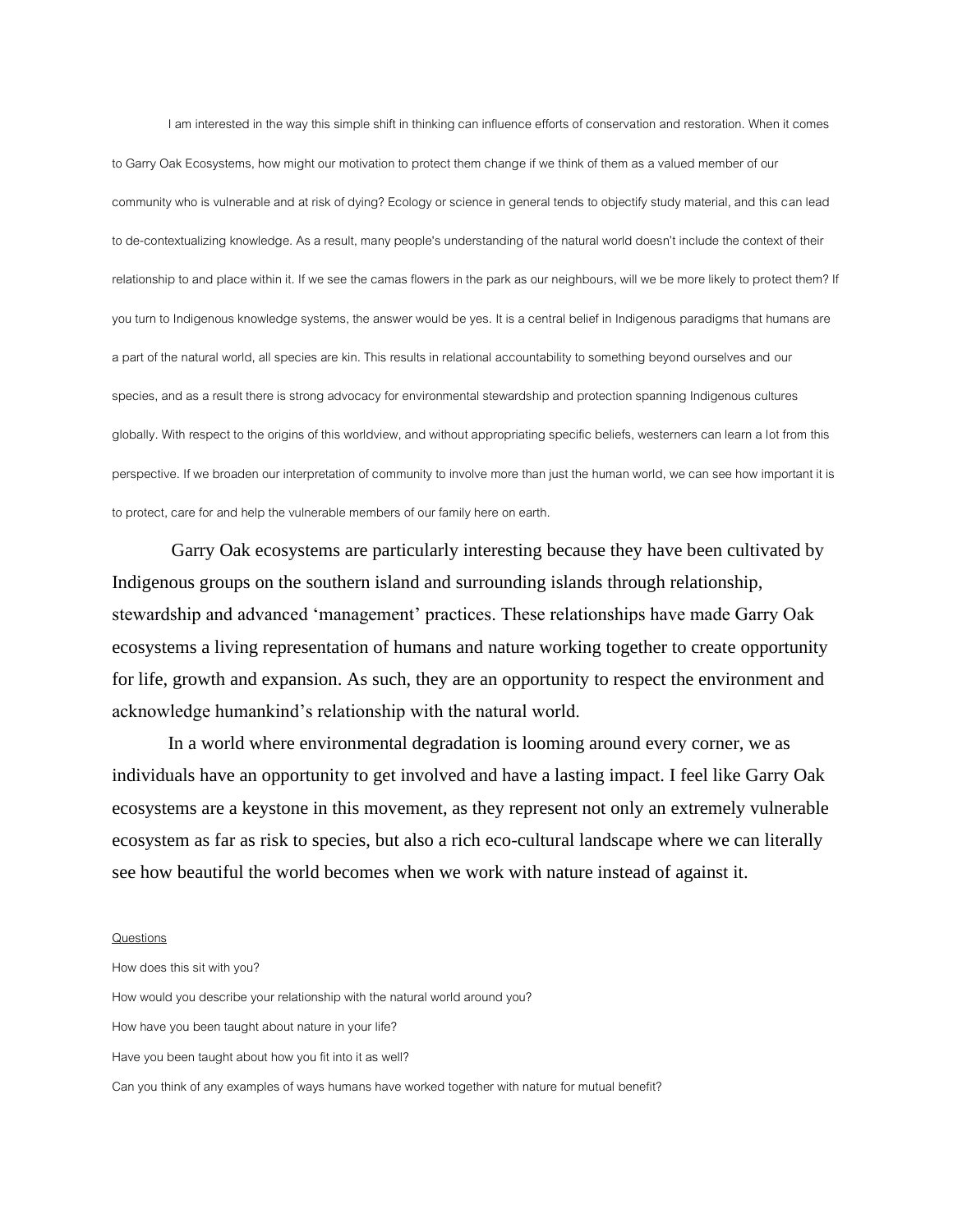How do you think that this perspective shift would influence our society? Do you think the way that our society is structured makes this view inherently difficult or exiled? Do you feel humans and nature have a healthy relationship? Do you think we can? How does this framing relate to the eco-movements you see happening in recent years? Is it positive or negative? Are there obvious blind spots or limitations?

### **Activity**

Now let's do an activity to get you thinking about these concepts. On the table we have a few different species common to Garry oak ecosystems, with a little description of their roles in their communities or ecosystems. The challenge for you guys is to think of other things that fill the same or similar role in a community. This can be in whatever way feels right for you, your family community, the university, Victoria, global communities, other ecosystems, etc… The point is to start thinking of the commonalities shared between different things and how we all relate to one another in diverse and intricate ways.

Appendix

# Garry Oak Ecosystem Cover Change Over Time

| Area                   | <b>Year: 1800</b><br>(Cover in hectares) | <b>Year: 1997</b><br>(Cover in hectares) |
|------------------------|------------------------------------------|------------------------------------------|
| Victoria               | 1,460                                    | 21                                       |
| Oak Bay                | 850                                      | 25                                       |
| Saanich                | 3,473                                    | 192                                      |
| <b>Central Saanich</b> | 740                                      | $\overline{7}$                           |
| Sidney                 | 30                                       | 0                                        |
| <b>North Saanich</b>   | 1,040                                    | 1                                        |
| Esquimalt              | 470                                      | 20                                       |
| Colwood                | 320                                      | 16                                       |
| Langford               | 370                                      | 105                                      |
| <b>View Royal</b>      | 270                                      | 39                                       |
| Metchosin              | 1,180                                    | 49                                       |
| <b>Indian Reserves</b> | 240                                      | 37                                       |
| <b>Total</b>           | 10,443                                   | 512                                      |

Source: <https://goert.ca/>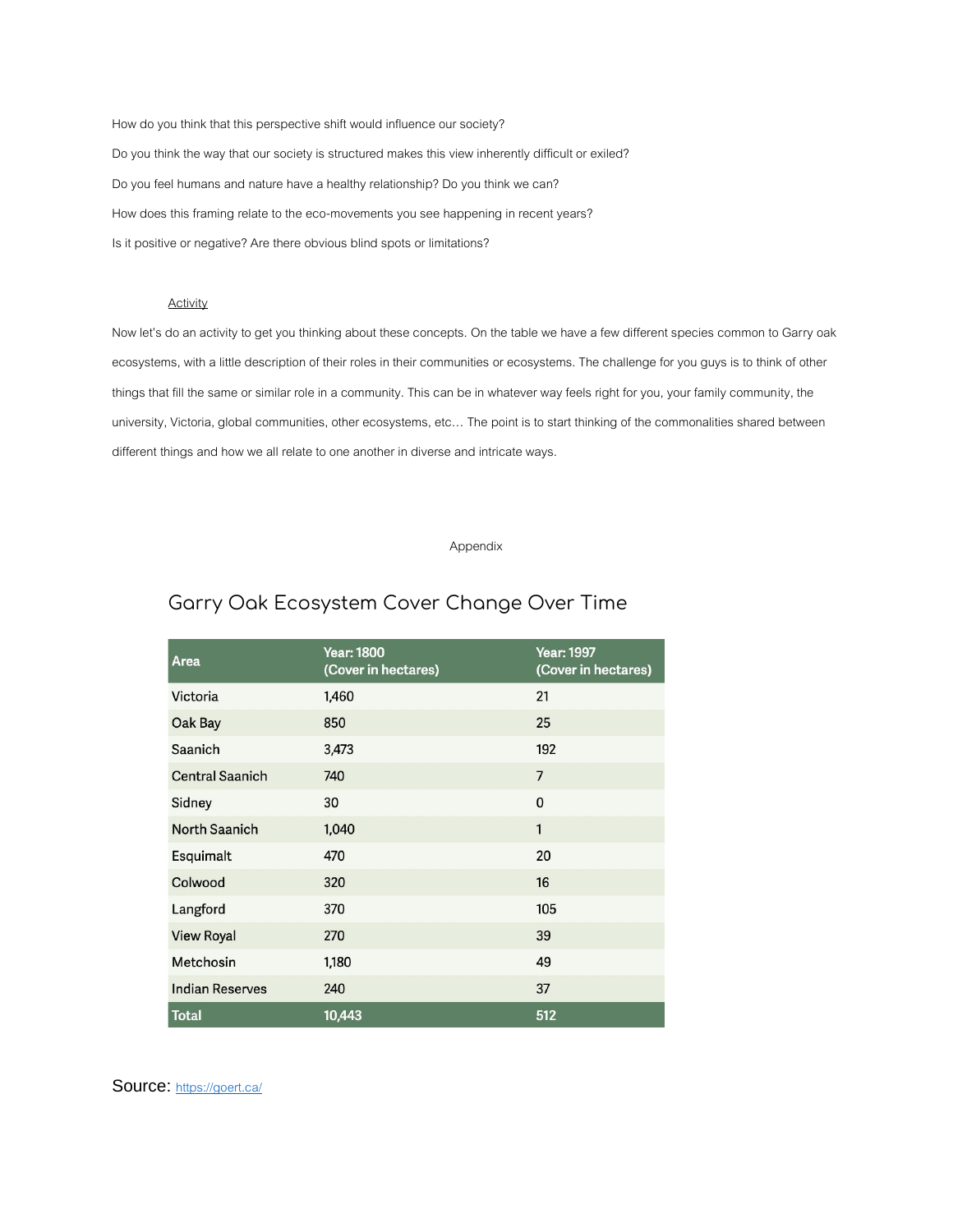**How do people connect with nature and how does that benefit different people?** 

**This research found that the inclusion of nature in self led to the highest levels of connectedness.** 

**What does this say about feelings of interconnectedness at the centre of relationships?**

## **The relationship between nature connectedness and happiness: a meta-analysis**

[Colin A. Capaldi,](https://www.ncbi.nlm.nih.gov/pubmed/?term=Capaldi%20CA%5BAuthor%5D&cauthor=true&cauthor_uid=25249992) [Raelyne L. Dopko,](https://www.ncbi.nlm.nih.gov/pubmed/?term=Dopko%20RL%5BAuthor%5D&cauthor=true&cauthor_uid=25249992) and [John M. Zelenski\\*](https://www.ncbi.nlm.nih.gov/pubmed/?term=Zelenski%20JM%5BAuthor%5D&cauthor=true&cauthor_uid=25249992)

Abstract:

Research suggests that contact with nature can be beneficial, for example leading to improvements in mood, cognition, and health. A distinct but related idea is the personality construct of subjective nature connectedness, a stable individual difference in cognitive, affective, and experiential connection with the natural environment. Subjective nature connectedness is a strong predictor of pro-environmental attitudes and behaviors that may also be positively associated with subjective well-being. This meta-analysis was conducted to examine the relationship between nature connectedness and happiness. Based on 30 samples (*n* =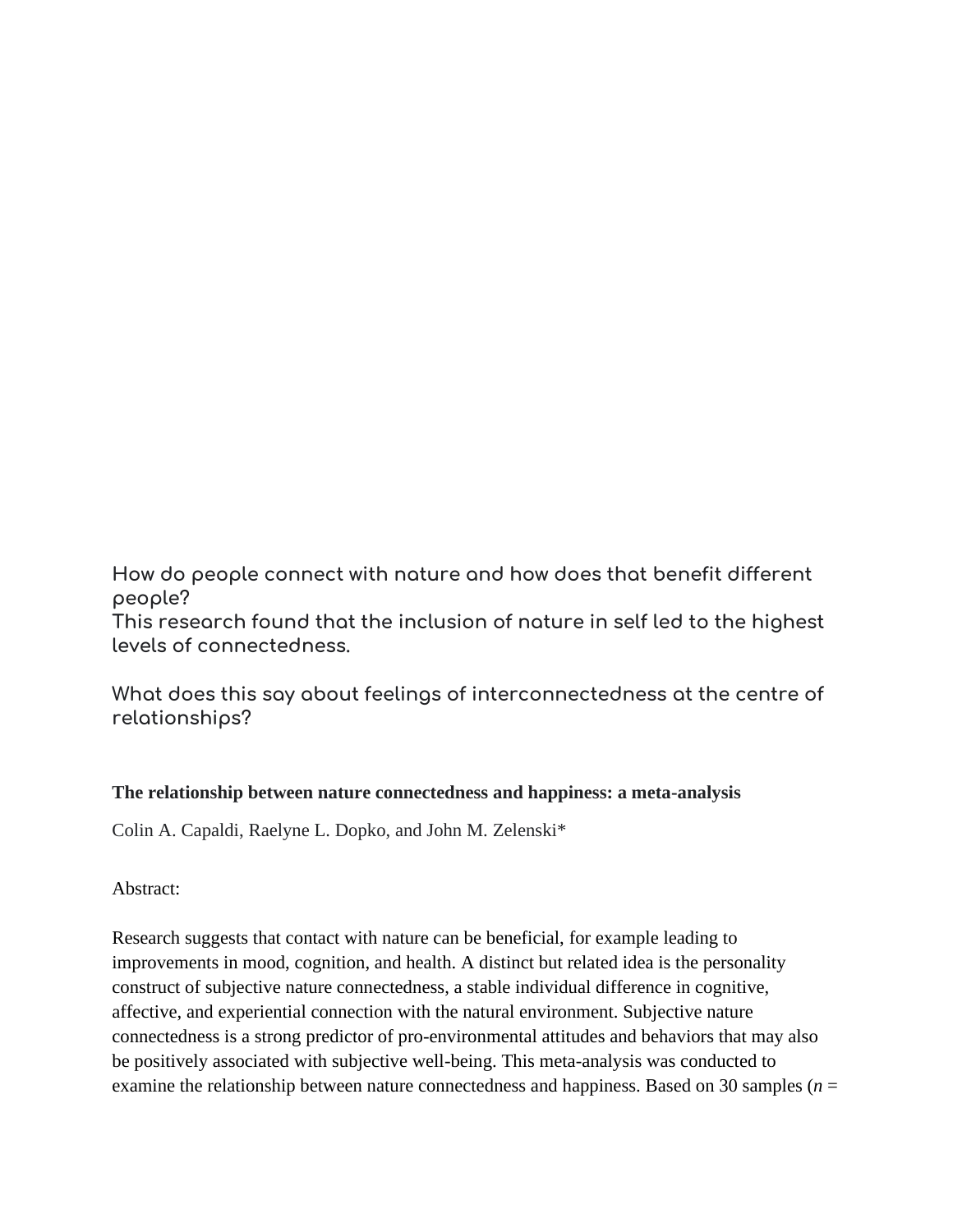8523), a fixed-effect meta-analysis found a small but significant effect size (*r* = 0.19). Those who are more connected to nature tended to experience more positive affect, vitality, and life satisfaction compared to those less connected to nature. Publication status, year, average age, and percentage of females in the sample were not significant moderators. Vitality had the strongest relationship with nature connectedness ( $r = 0.24$ ), followed by positive affect ( $r = 0.22$ ) and life satisfaction (*r* = 0.17). **In terms of specific nature connectedness measures, associations were**  the strongest between happiness and inclusion of nature in self  $(r = 0.27)$ , compared to **nature relatedness (** $r = 0.18$ **) and connectedness to nature (** $r = 0.18$ **).** This research highlights the importance of considering personality when examining the psychological benefits of nature. The results suggest that closer human-nature relationships do not have to come at the expense of happiness. Rather, this meta-analysis shows that being connected to nature and feeling happy are, in fact, connected.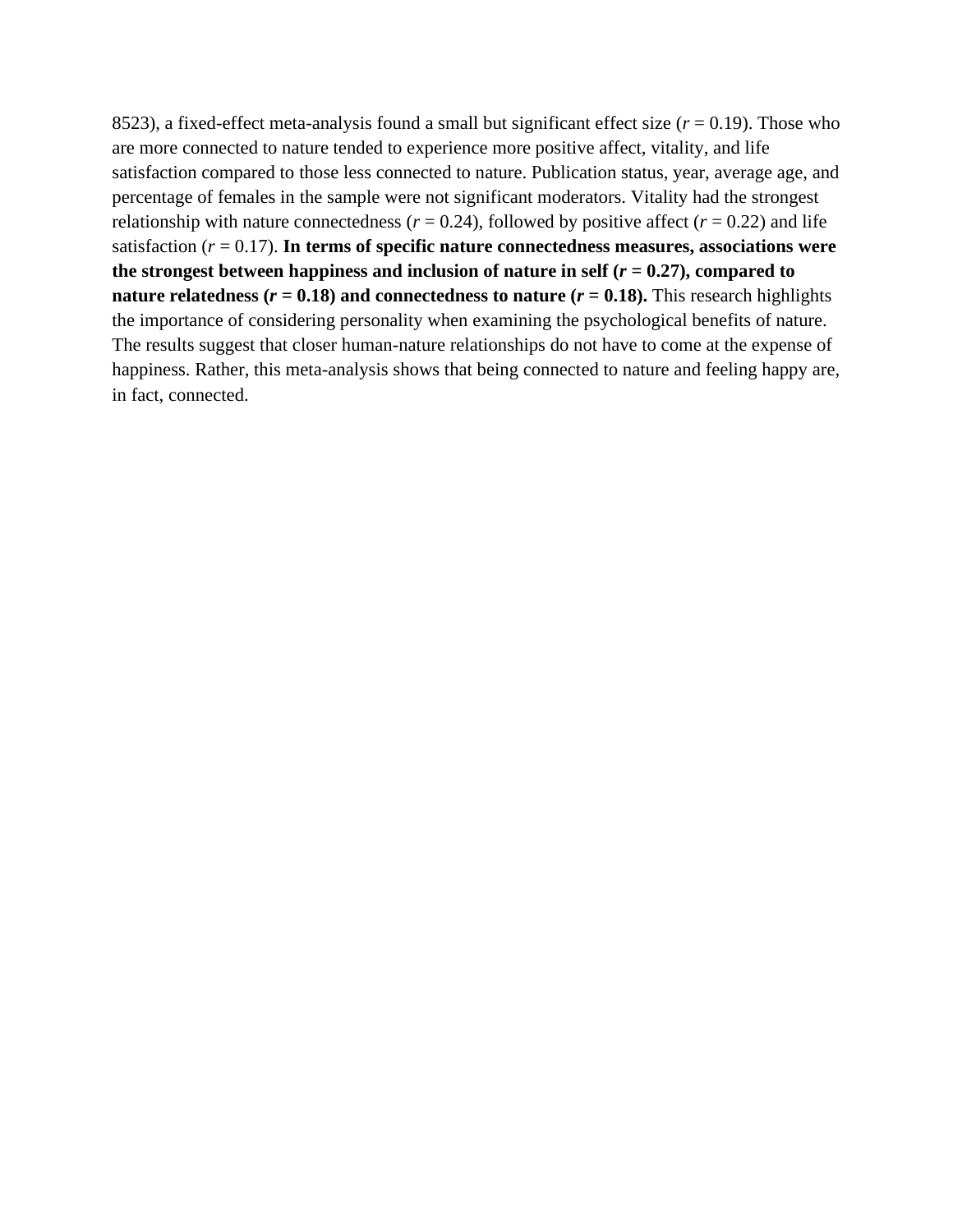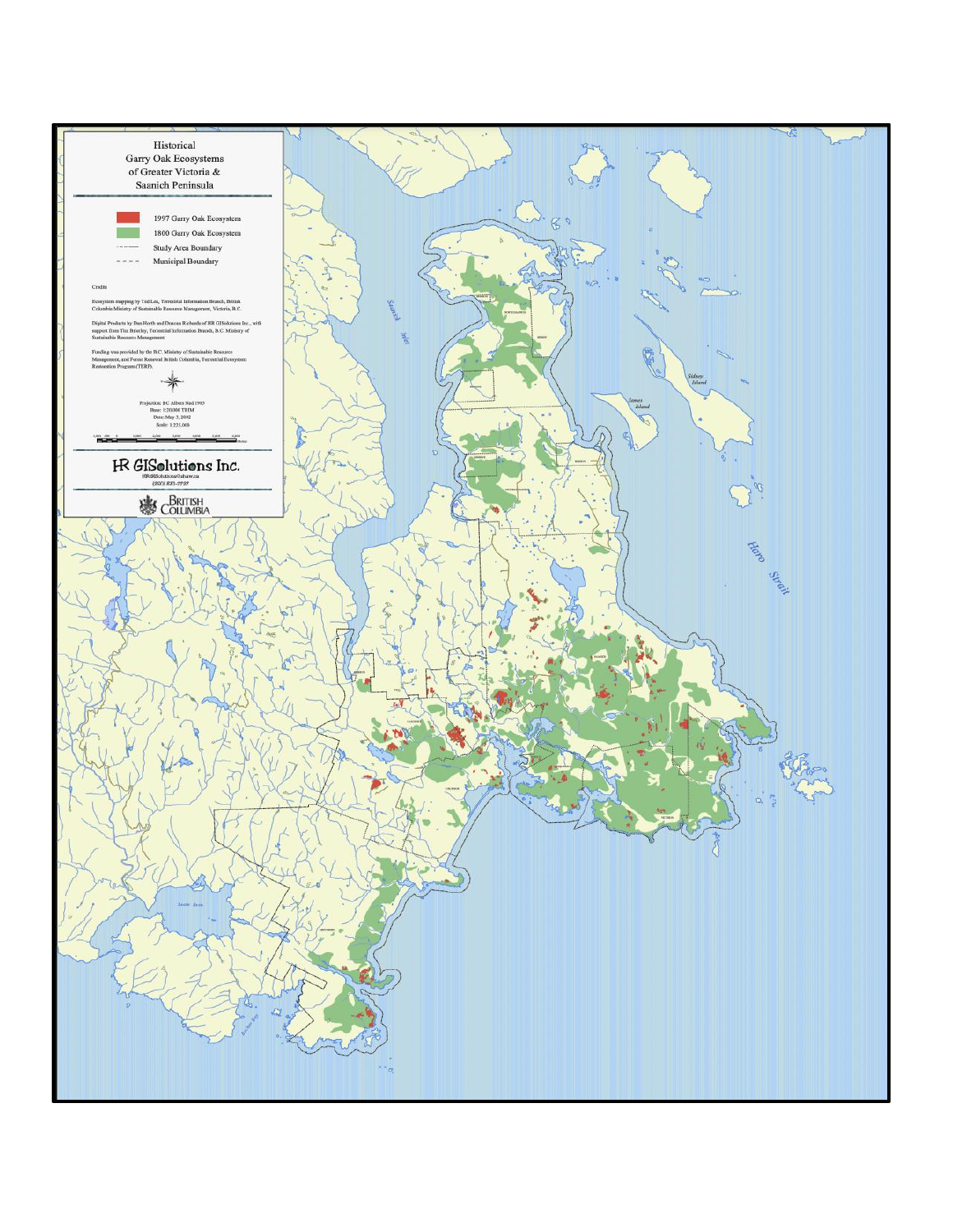## California Oatgrass (Danthonia californica)

Native bunchgrasses like California oatgrass are valuable for enhancing biodiversity. Healthy stands can reduce invasion by exotic species yet exhibit a spatial distribution compatible with forbs. California oatgrass improves habitat diversity for feeding, nesting, and hiding by songbirds, as well as other animals. The grains are eaten by small birds and mammals (Mohlenbrock 1992).



What things in your communities might serve similar roles?

Ex. having different parks amongst neighbourhoods helps keep habitat diversity for humans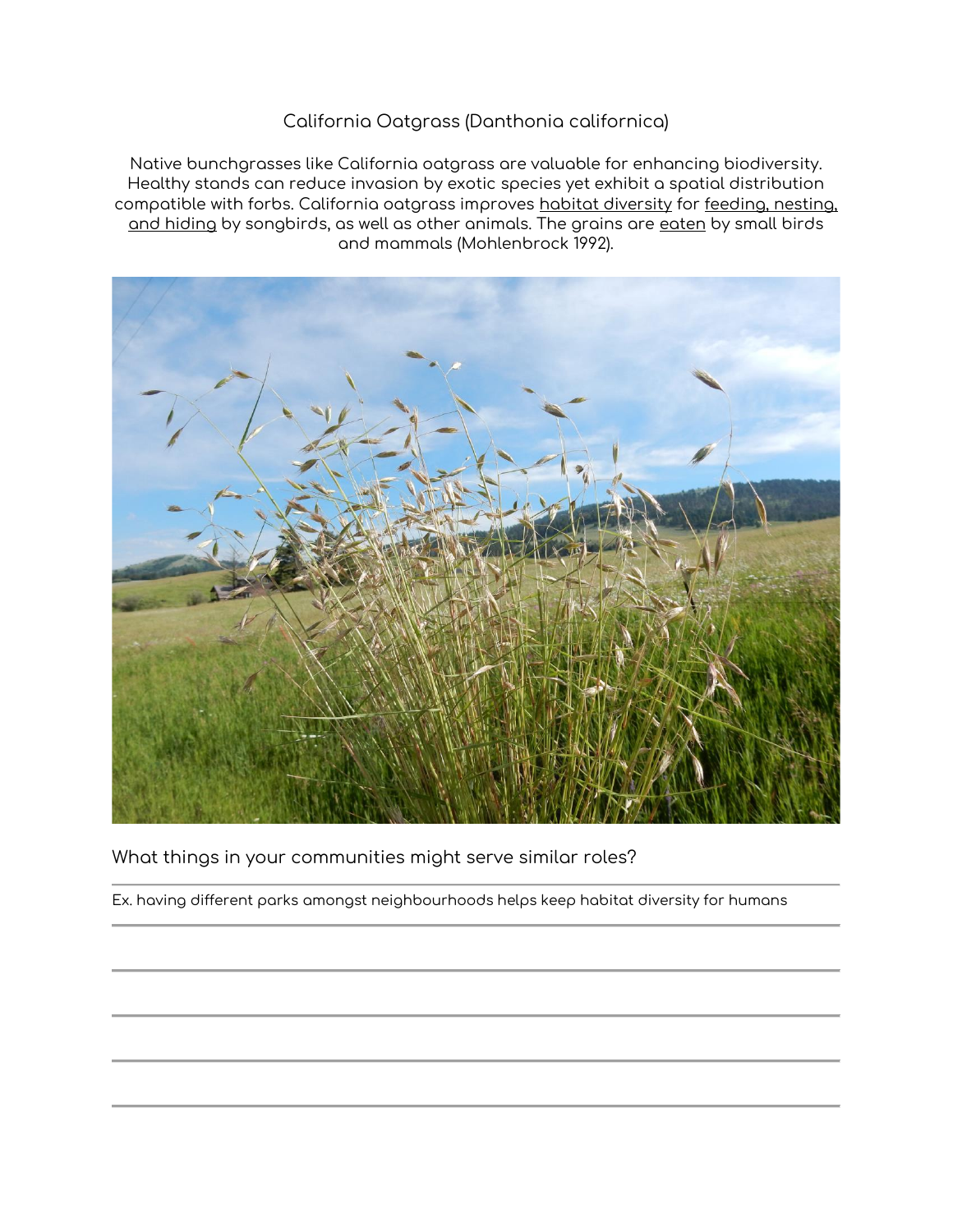## Common Cammas (Camassia quamash)

Common camas was one of the most important cultural foods in Coast Salish territory and it continues to play a key cultural and ecological role, providing early season nectar for two federally endangered butterflies and countless other pollinators.



What things in your communities might serve similar roles?

ex. community cabbage program helps get food to people who need it

Sharp-tailed snake (Contia tenuis)